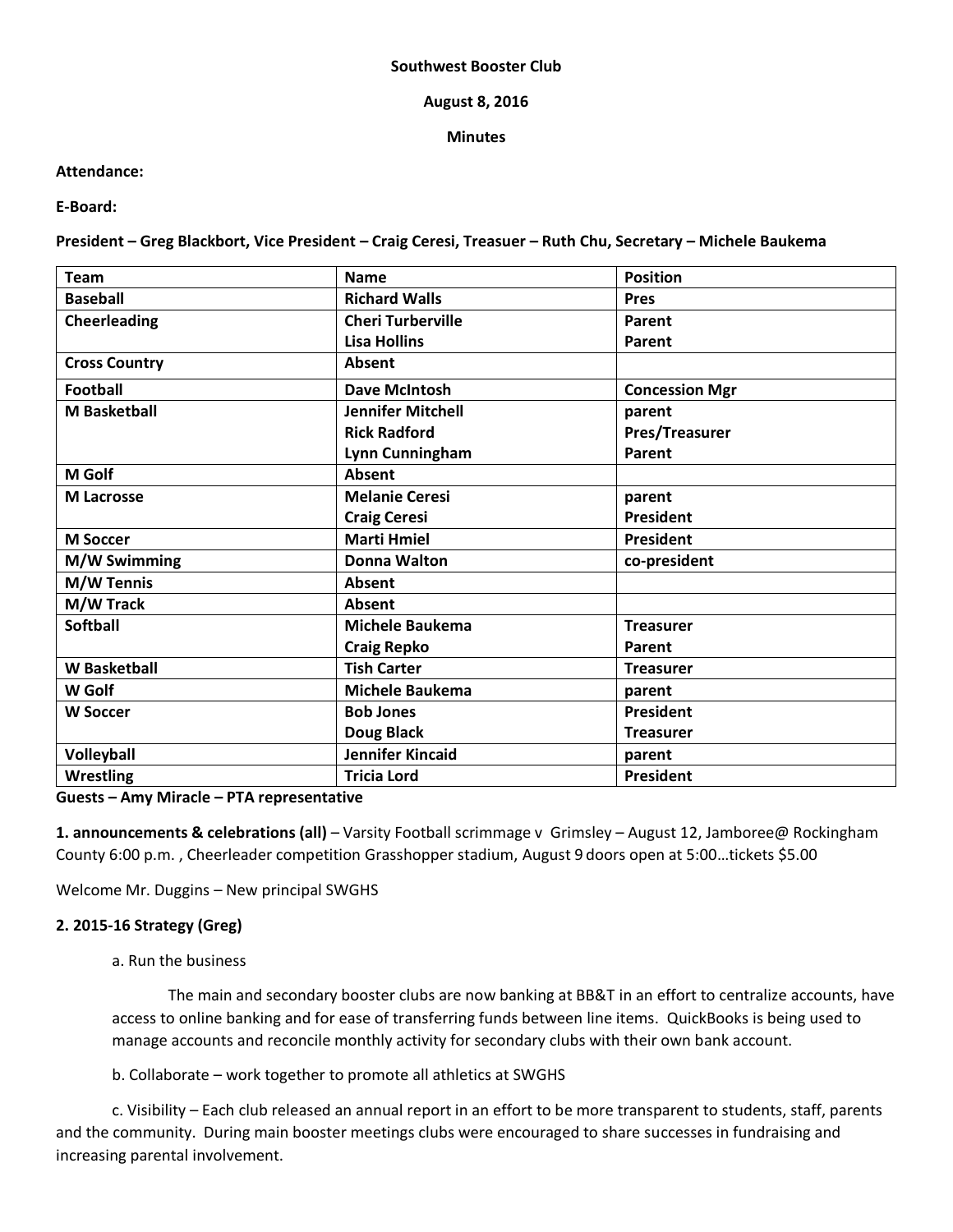# **3. 2016-17 Strategy (Greg)**

#### a. Run the business

- Tax exempt – save receipts and scan and attach to QuickBooks records to receive a refund of state taxes. Contact Ruth Chu for details if your treasurer needs guidance on how to do this. Treasurers and presidents may also request a scanned copy of the 501c3 documentation for use with vendors. Treasurers have reconciled their books for year ending 7/31/16. Treasurers are reminded to reconcile their accounts monthly.

- By-laws – By-laws were updated and distributed to members for review. Bylaws will be voted on at the next booster meeting on 9/12/16

- Board of Directors – two positions have been added to the board – Fundraising/volunteer coordinator/marketing and membership chair. Both position still need to be filled.

## b. Measurements and recognitions of success (Greg)

Throughout the year we will review and measure how we are doing as a club re: fundraising goals, marketing our programs, parent involvement, impact of how money is spent, student recognition, etc.

c. Revenue & Profitability (Craig)

2015/1016 revenue was \$220,000. Our goal for 16/17 is to make it easier to raise money and profitability for all clubs. Clubs are asked to notify the main board of fundraising activity and submit a quick blurb to Craig about their fundraiser if they would like it posted on website/twitter/Facebook.

Through the new board position of marketing chair the goal is to find new revenue streams by engaging the surrounding community.

#### **4. Run the business**

a. Secretary report (Michele)

June 6 and August 1 (board of director's mtg) minutes will be voted on 9/12

All secondary booster club officers must be booster club members. Membership is \$50.00/pp. Membership is due now.

Booster club presidents are required to attend monthly main booster club meetings. If you cannot attend, please send a representative. Please sign in for each meeting.

Website will list main booster club officers and contact information.

# b. Membership Report (Mary)

Mary and Jeff Manson are stepping down from this position. Members are encourage to recruit for this position. Please notify Craig if you have a recommendation.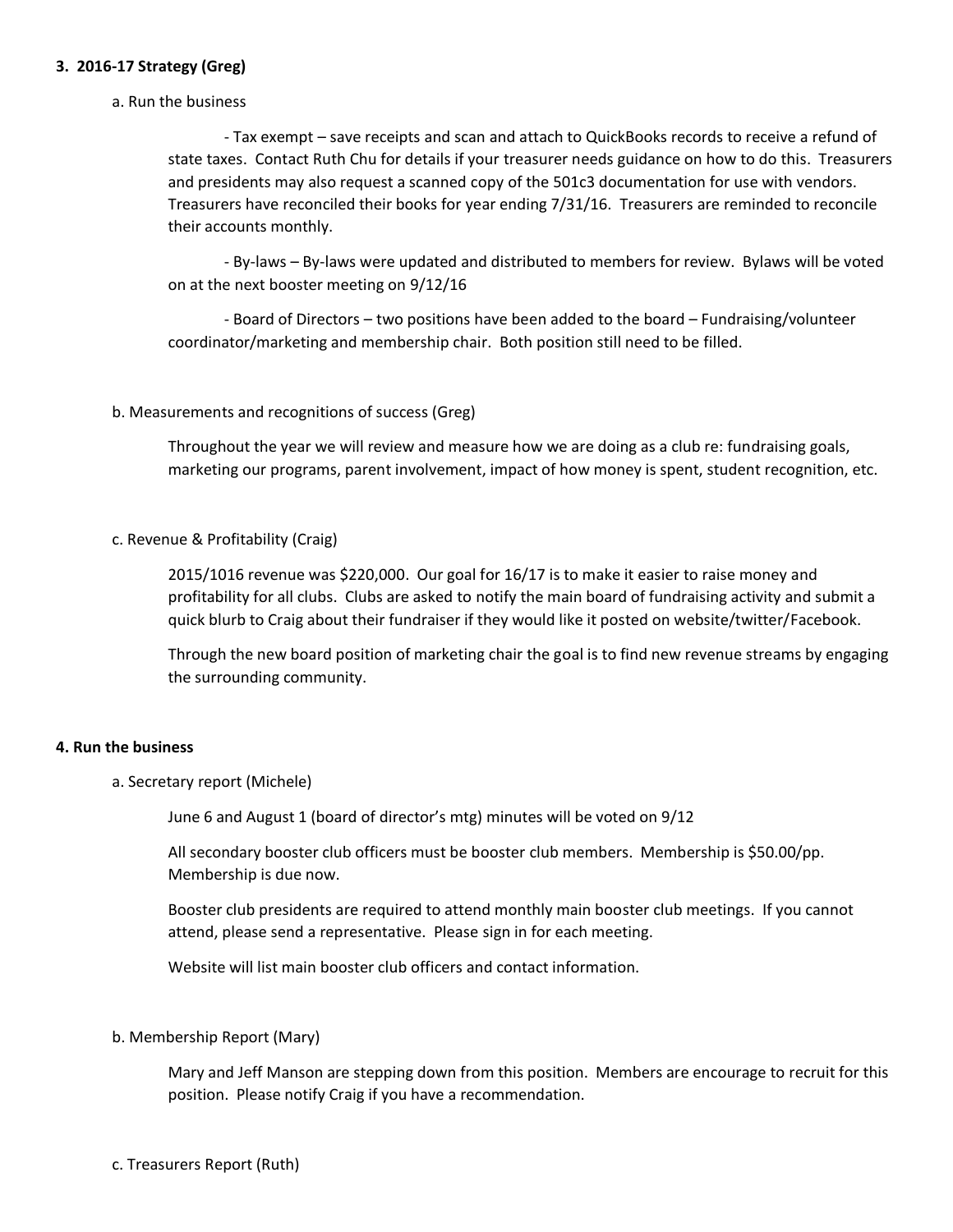Ruth reviewed the Year-end report and goals for 2017 – see attached financial report.

Swim team – deposit donation of \$630.00 – deposit needs to be moved from main booster to swim.

Cheerleading requested payment of \$2800.00 for Choreography services and \$560.00 for hair bows

## **5. Measures & recognitions of success**

a. AD report (Coach Christman) – Best year for athletics at Southwest in 19 years – coach recapped the year

16/17 is the last year for 4A level play, beginning 17/18 year SWGHS will be 3A.

Fair play – fall sport  $8/9$  @ 6:30

Friday – picture day cheer, football, m. soccer @ 12:30

Stadium clean up 8/13 @ 9:00 a.m. Football boosters coordinating

Freshman orientation – 8/22 (no practice for freshman)

Open house – 8/7/16 @ 6:30p.m.

b. Coaches are encouraged to attend booster meetings

c. Examples of visibility Increases – Record walls have been placed on the wall in the gym and Baseball created a sponsorship wall on outside of concession stand by their field. Updating record walls is one way of increasing our visibility to students and community involvement.

d. Team annual reports must be submitted 30 days after season ends and budgets created for the upcoming year.

#### **6. Revenue & profitability Growth (Craig)**

a. Social Media - Follow athletics on twitter and Facebook

Web-based sales - Fan shop is available on the website and will be available all year. Action Engravers is the vendor, 90% of profits go back to Booster Club. Items will have a 2 day turn around.

- b. Team Collaboration Football, Men's Soccer and Volleyball are teaming up to fundraise for Pink Out Cancer. T-shirts are \$10.00/each. Pre-order are being taken now. See Mrs. Himel. Pink Out T-shirts are permitted to be worn every Friday in October.
- c. Item Profitability ideas –
- d. VP Marketing Position Open
- e. Capital Fund Staffing –Open

Each team is asked to recommend 1 person from their team to serve on the capital campaign committee

f. Reverse Raffle – Saturday, March 25<sup>th</sup>

Tickets – 300 tickets for pre-sale \$100.00 per ticket, \$30.00 dinner only ticket, each team member is asked to sell 1 ticket – see individual booster club for tickets